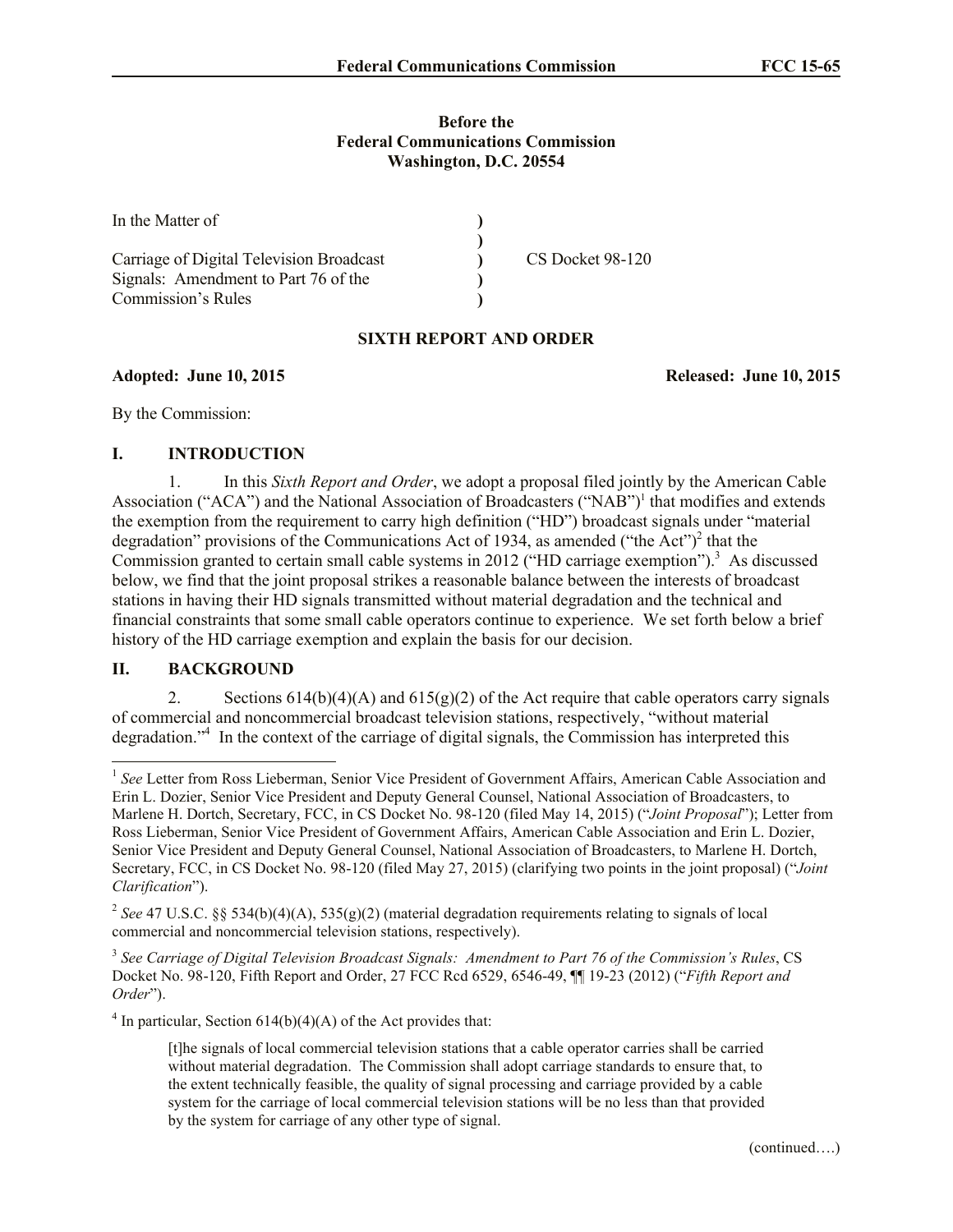requirement: (i) to prohibit cable operators from discriminating in their carriage between broadcast and non-broadcast signals; and (ii) to require cable operators to carry HD broadcast signals to their viewers in HD.<sup>5</sup> To address concerns expressed by small cable operators about cost and technical capacity, the Commission in 2008 granted a three-year exemption from the HD carriage requirement to certain small cable systems.<sup>6</sup> In particular, the Commission applied the exemption to small cable systems with 2,500 or fewer subscribers that are not affiliated with a cable operator serving more than 10 percent of all MVPD subscribers, and those with an activated channel capacity of 552 MHz or less.<sup>7</sup> In 2012, the Commission extended the HD carriage exemption for those cable systems until June 12, 2015.<sup>8</sup>

3. In January 2015, ACA filed a Petition for Rulemaking asking the Commission: (i) to commence a rulemaking proceeding to extend for an additional three years the HD carriage exemption; and (ii) to clarify that analog-only cable systems are not subject to the HD carriage requirement because carriage of HD signals by such systems is not "technically feasible" under Section 614(b)(4)(A) of the Act.<sup>9</sup> On March 12, 2015, the Commission issued a *Fifth Further Notice of Proposed Rulemaking* in this proceeding that, among other things, proposed to extend the HD carriage exemption for three more years. 10 In their initial pleadings responsive to the *Fifth Further Notice*, multichannel video programming distributors ("MVPDs") supported the Commission's proposal to extend the HD carriage exemption $11$  and (Continued from previous page)

47 U.S.C. § 534(b)(4)(A). Section  $615(g)(2)$  of the Act provides that:

[a] cable operator shall provide each qualified local noncommercial educational television station whose signal is carried in accordance with this section with bandwidth and technical capacity equivalent to that provided to commercial television broadcast stations carried on the cable system and shall carry the signal of each qualified local noncommercial educational television station without material degradation.

*See* 47 U.S.C. § 535(g)(2). *See also* 47 C.F.R. § 76.62(b)-(d), (h).

<sup>5</sup> See Carriage of Digital Television Broadcast Signals: Amendment to Part 76 of the Commission's Rules, CS Docket No. 98-120, Third Report and Order and Third Further Notice of Proposed Rulemaking, 22 FCC Rcd 21064, 21067, ¶ 7 (2007) ("*Viewability Order*"). *See also Fifth Report and Order*, 27 FCC Rcd at 6546, ¶ 19.

6 *See Carriage of Digital Television Broadcast Signals: Amendment to Part 76 of the Commission's Rules,* CS Docket No. 98-120, Fourth Report and Order, 23 FCC Rcd 13618 (2008) ("*Fourth Report and Order*").

<sup>7</sup> See Fourth Report and Order, 23 FCC Rcd at 13620-21, ¶ 7. The exemption from this material degradation requirement permits such systems to carry broadcast signals in standard definition ("SD") digital and/or analog format, even if the signals are broadcast in HD, so long as all subscribers can receive and view the signal. *Id.* at 13620, ¶ 5.

8 *See Fifth Report and Order*, 27 FCC Rcd at 6546-49, ¶¶ 19-23.

9 *See* American Cable Association Petition for Rulemaking, CS Docket No. 98-120 (filed Jan. 27, 2015) ("*Petition*")*.* ACA asserts in its petition that the HD carriage exemption has been effective in providing small systems with additional time to provide must-carry signals in HD, but that the exemption remains vital to protect a limited number of systems and their subscribers from the costs and service disruptions that likely would result from requiring HD carriage beginning in June 2015. *See Petition* at 2. ACA asserts that a decision not to extend the exemption for another three years would impose significant burdens on a large majority of covered systems and force them to drop channels, increase cable rates, or exit the market, thereby harming consumers. *Id.* at 7-15.

<sup>10</sup> See Carriage of Digital Television Broadcast Signals: Amendment to Part 76 of the Commission's Rules, CS Docket No. 98-120, Fifth Further Notice of Proposed Rulemaking, FCC 15-29 (rel. Mar. 12, 2015) ("*Fifth Further Notice*"). The *Fifth Further Notice* also sought comment on, among other things, whether to retain or revise the category of small cable systems eligible for the exemption; whether to revisit the Commission's previous decision not to eliminate the HD carriage exemption for systems carrying any signal in HD; whether there are any other approaches to this issue that would appropriately balance the interests of broadcast stations and small cable operators; and whether to clarify that analog-only systems are not subject to the HD carriage requirement. *See Fifth Further Notice* at  $\P\P$  10-11, 13-15. A list of commenters is set forth in Appendix A.

<sup>11</sup> See generally ACA Comments; NCTA Comments; WTA Comments; TDS Reply.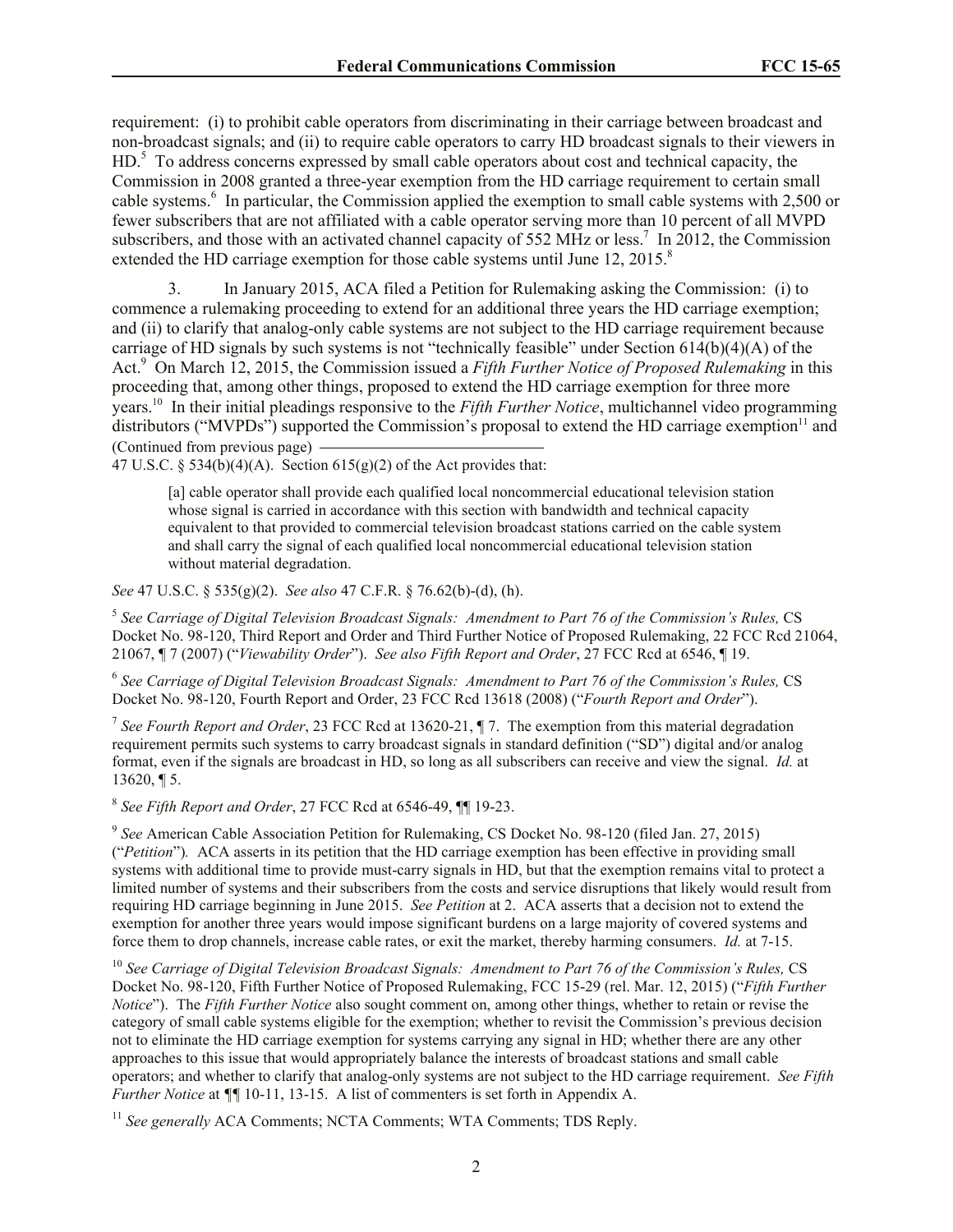broadcasters opposed it.<sup>12</sup> After a series of discussions aimed at resolving their differences, ACA and NAB, on May 14, 2015, filed the joint proposal with the Commission.<sup>13</sup>

## **III. DISCUSSION**

4. We conclude that it would serve the public interest to adopt the joint proposal put forth by ACA and NAB. Throughout the course of this proceeding, ACA and NAB have expressed differing views about the appropriate scope and duration of the HD carriage exemption, among other issues.<sup>14</sup> We find that the compromise reached by ACA and NAB as reflected in the joint proposal reasonably balances the interest of broadcast stations in having their HD signals transmitted in HD and the interest of small cable operators in upgrading their systems to carry HD broadcast signals in a manner that is cost efficient.<sup>15</sup> We note that no industry commenter has lodged any objection to the joint proposal.<sup>16</sup> We, therefore, find that the public interest would be served by adopting ACA and NAB's joint proposal, as set forth below:<sup>17</sup>

- HD Carriage Exemption Eligibility after June 12, 2015: A small cable system not offering any programming in HD is exempt from the HD carriage requirement. Beginning December 12, 2016, a system utilizing the HD carriage exemption shall no longer be eligible to use it once the system offers any programming in HD.
- Notice: Beginning December 12, 2016, at the time a small cable system utilizing the HD carriage exemption offers any programming in HD, the system must give notice that it is offering HD programming to all broadcast stations in its market that are carried on its system.

<sup>14</sup> In its pleadings responsive to the *Fifth Further Notice,* for example, ACA had argued that we should continue to define small cable system as one that serves 2,500 or fewer subscribers and is unaffiliated with a cable operator serving more than 10 percent of all MVPD subscribers; NAB had urged us to circumscribe eligibility to systems serving 1,000 or fewer subscribers that are not affiliated with a cable operator serving more than one million subscribers (or approximately one percent of MVPD subscribers nationwide). *See* ACA Comments at 8-10; ACA Reply at 6-10; NAB Comments at 7-8; NAB Reply at 5-6. *See also* NCTA Comments at 2-4; WTA Comments at 8- 10. In addition, ACA had advocated to continue applying the HD carriage exemption to systems that provide HD programming, *see* ACA Comments at 10-12; ACA Reply at 17-19, whereas NAB had favored eliminating the exemption for systems providing non-broadcast channels in HD. *See* NAB Comments at 5-7; NAB Reply at 3-5.

<sup>15</sup> *See Joint Proposal* at 1 (stating that despite their respective positions on the record, "neither [ACA nor NAB] would object (through petitions for reconsideration or litigation) to a Commission order [that adopted the proposals set forth therein]"). *See also* Letter from Patricia Cave, Director, Government Affairs, WTA, to Marlene H. Dortch, Secretary, FCC, in CS Docket No. 98-120 (filed May 27, 2015) (generally supporting the joint proposal).

<sup>16</sup> NAB is the only industry commenter in this proceeding to oppose the Commission's proposal to extend the HD carriage exemption. *See* NAB Comments; NAB Reply. *Cf.* Comments of Meg Sterchi, Student, University of Missouri School of Law (asserting, among other things, that it is not in the public interest to extend the HD carriage exemption for three more years). We note that Meg Sterchi was the only non-industry commenter in the proceeding.

 $\overline{a}$ <sup>12</sup> *See* NAB Comments; NAB Reply.

<sup>13</sup> *See Joint Proposal*. *See also Joint Clarification;* Letter from Erin L. Dozier, Senior Vice President and Deputy General Counsel, National Association of Broadcasters, and Ross Lieberman, Senior Vice President of Government Affairs, American Cable Association, to Marlene H. Dortch, Secretary, FCC, in CS Docket No. 98-120 (filed May 13, 2015) (stating that "there may be circumstances under which [NAB and ACA] could settle on a joint set of principles despite those principles not being directly aligned with their respective sets of comments filed in response to the [*Fifth Further Notice*]").

<sup>17</sup> *See Joint Proposal*; *Joint Clarification*. We need not resolve in this order the issue whether analog-only cable systems are subject to the HD carriage requirement under Section 614(b)(4)(A) of the Act because under the terms of the joint proposal, cable systems that do not offer any programming in HD, including analog-only systems, will be exempt from the HD carriage requirement. *See Joint Proposal* at 1. Thus, our adoption of the joint proposal renders this issue moot.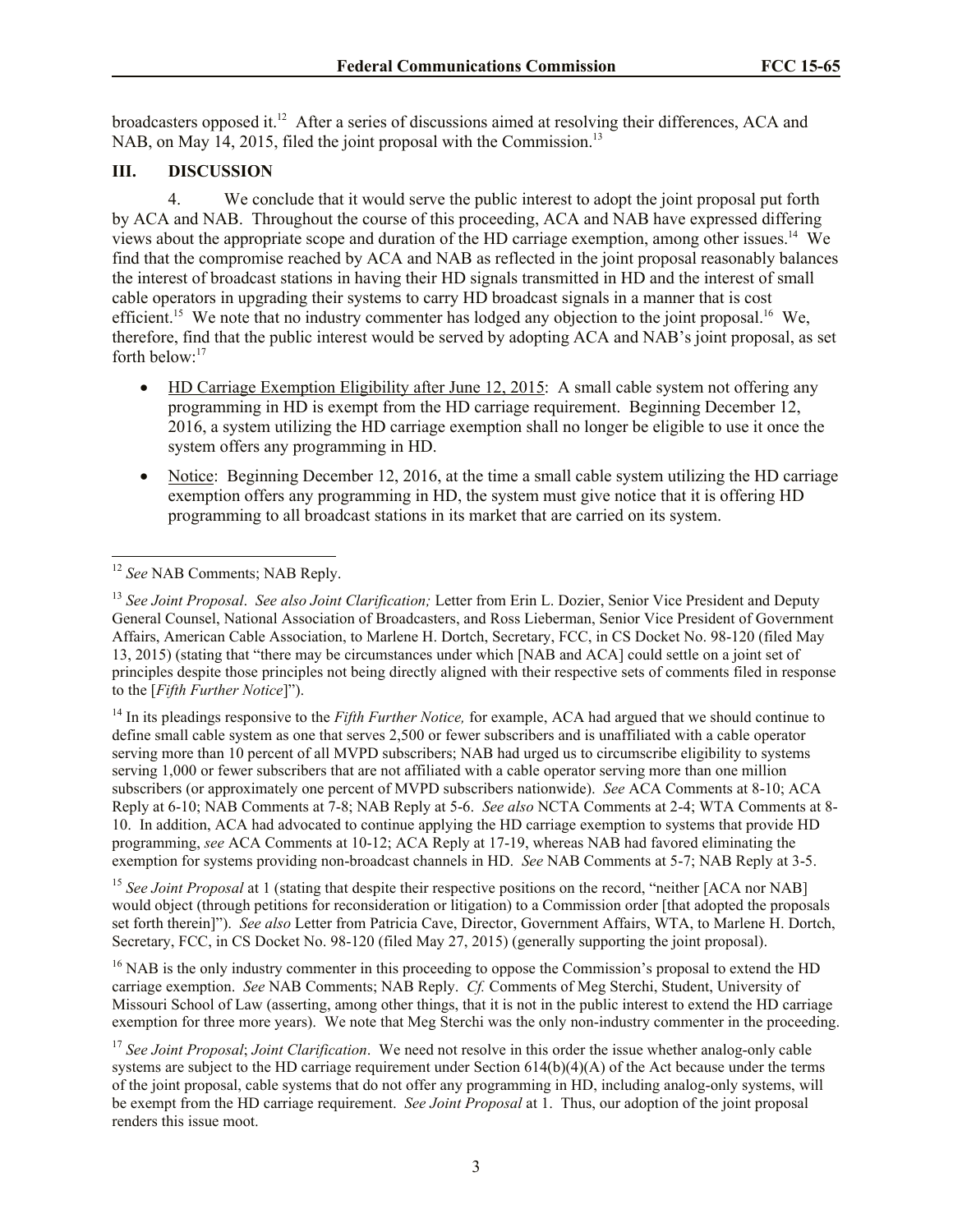- Transition for Some Systems: A cable system utilizing the HD carriage exemption on June 12, 2015 that does not qualify for the HD carriage exemption on or after June 13, 2015 must come into compliance by December 12, 2016. A cable system that becomes ineligible for the HD carriage exemption after December 12, 2016 would be expected to come into compliance promptly.
- Revisions to Definition of "Small" Cable System: "Small" cable systems eligible for the HD carriage exemption would be redefined as those: (i) serving 1,500 (rather than 2,500) or fewer subscribers, and not affiliated with a cable operator serving more than 2 percent (rather than 10 percent) of all MVPD subscribers, or (ii) having an activated channel capacity of 552 MHz or less.

## **IV. PROCEDURAL MATTERS**

### **A. Final Regulatory Flexibility Act Analysis**

5. As required by the Regulatory Flexibility Act of 1980 ("RFA"), <sup>18</sup> the Commission has prepared a Final Regulatory Flexibility Analysis ("FRFA") relating to this *Sixth Report and Order*. The FRFA is set forth in Appendix B.

### **B. Final Paperwork Reduction Act Analysis**

6. This *Sixth Report and Order* contains new information collection requirements subject to the Paperwork Reduction Act of 1995.<sup>19</sup> It will be submitted to the Office of Management and Budget (OMB) for review under Section 3507(d) of the PRA. OMB, the general public, and other Federal agencies are invited to comment on the new or modified information collection requirements contained in this proceeding. In addition, we note that pursuant to the Small Business Paperwork Relief Act of 2002, Public Law 107-198, *see* 44 U.S.C. 3506(c)(4), we previously sought specific comment on how the Commission might further reduce the information collection burden for small business concerns with fewer than 25 employees.

## **C. Congressional Review Act**

7. The Commission will send a copy of this *Sixth Report and Order* in a report to be sent to Congress and the Government Accountability Office, pursuant to the Congressional Review Act.<sup>20</sup>

#### **D. Additional Information**

8. For additional information on this proceeding, contact Raelynn Remy of the Policy Division, Media Bureau, at raelynn.remy@fcc.gov or (202) 418-2936.

## **V. ORDERING CLAUSES**

9. Accordingly, **IT IS ORDERED** that, pursuant to the authority found in Sections 4, 303, 614, and 615 of the Communications Act of 1934, as amended, 47 U.S.C. §§ 154, 303, 534, and 535, this *Sixth Report and Order* **IS ADOPTED** and will become effective thirty (30) days after the date of publication in the *Federal Register*, except that the "Notice" rule, which contains new or modified information collection requirements subject to the Paperwork Reduction Act of 1995, Public Law 104-13, will not become effective until the Federal Communications Commission publishes a notice in the Federal Register announcing OMB approval and the effective date of that rule.

 $\overline{a}$ 

<sup>18</sup> *See* 5 U.S.C. § 603. The RFA, *see* 5 U.S.C. § 601 et. seq., has been amended by the Small Business Regulatory Enforcement Fairness Act of 1996 ("SBREFA"), Pub. L. No. 104-121, Title II, 110 Stat. 847 (1996). The SBREFA was enacted as Title II of the Contract With America Advancement Act of 1996 ("CWAAA").

<sup>&</sup>lt;sup>19</sup> The Paperwork Reduction Act of 1995 ("PRA"), Pub. L. No. 104-13, 109 Stat 163 (1995) (codified in Chapter 35 of title 44 U.S.C.).

<sup>20</sup> *See* 5 U.S.C. § 801(a)(1)(A).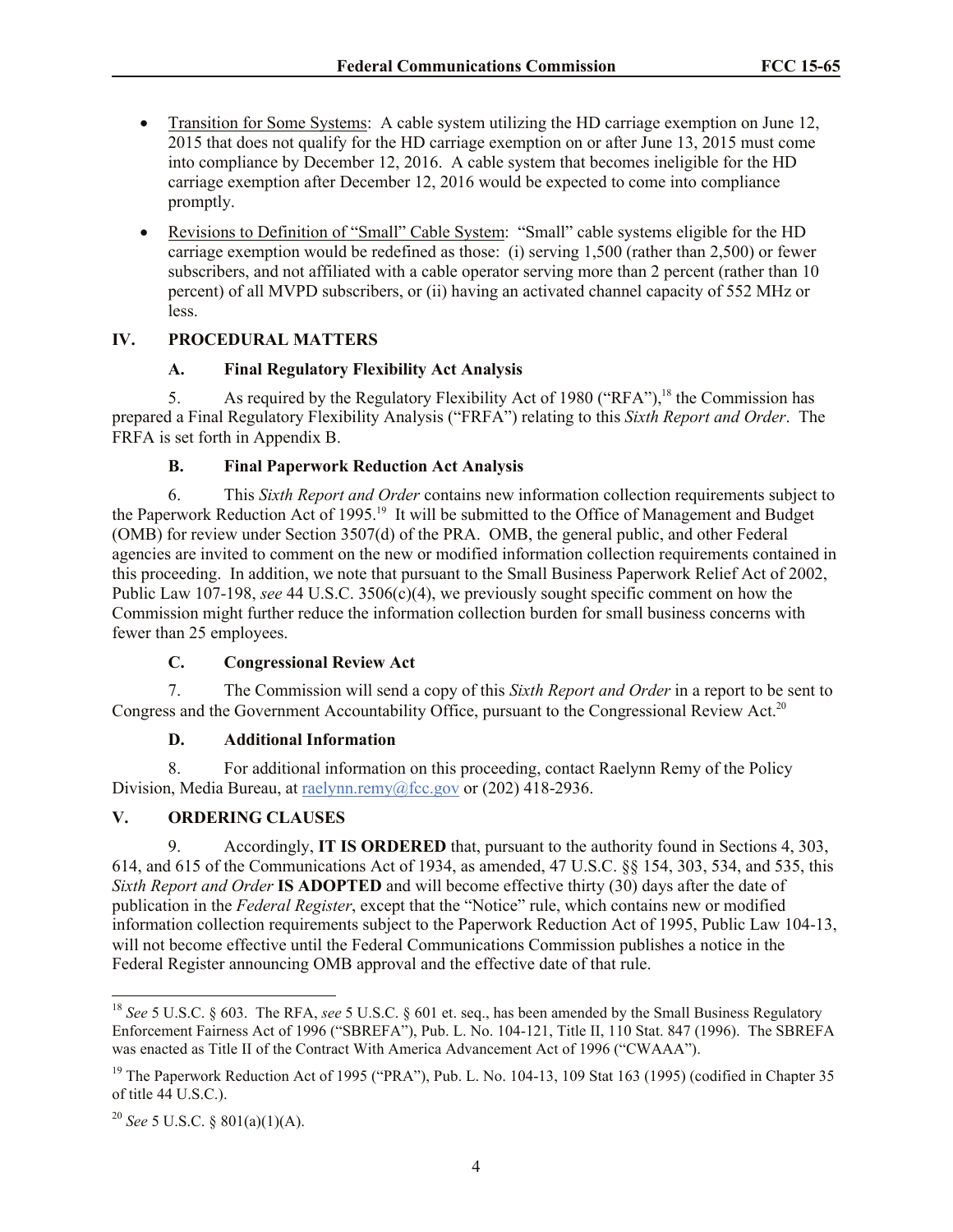10. **IT IS FURTHER ORDERED** that, pursuant to the Congressional Review Act, 5 U.S.C. § 801(a)(1)(A), the Commission **WILL SEND** a copy of this *Sixth Report and Order* in CS Docket No. 98-120 in a report to Congress and the Government Accountability Office.

11. **IT IS FURTHER ORDERED** that the Commission's Consumer and Governmental Affairs Bureau, Reference Information Center, **WILL SEND** a copy of this *Sixth Report and Order* in CS Docket No. 98-120, including the Final Regulatory Flexibility Act Analysis, to the Chief Counsel for Advocacy of the Small Business Administration.

#### FEDERAL COMMUNICATIONS COMMISSION

Marlene H. Dortch Secretary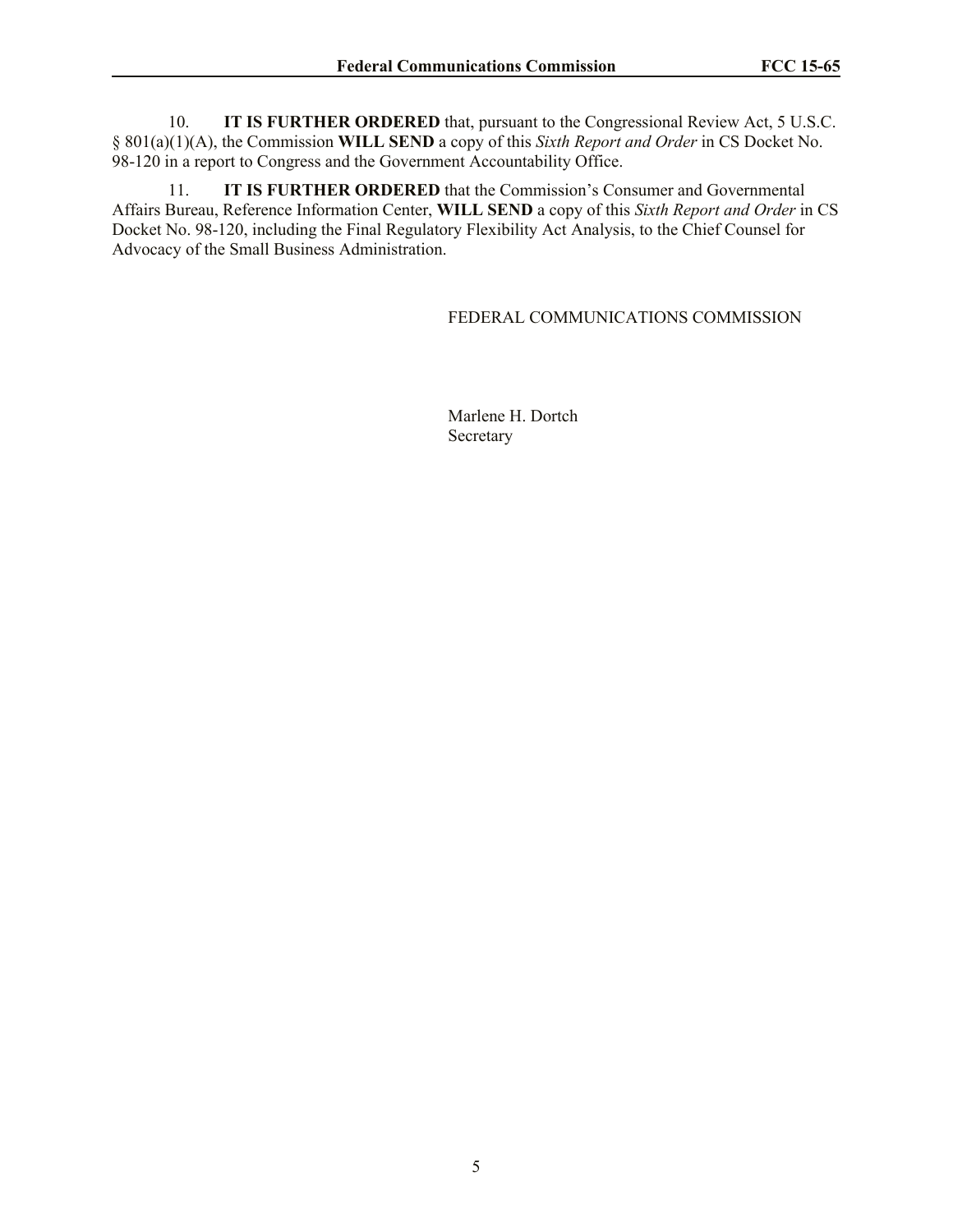## **APPENDIX A**

### **List of Commenters**

### **COMMENTS**

American Cable Association (ACA) National Association of Broadcasters (NAB) National Cable and Telecommunications Association (NCTA) WTA – Advocates for Rural Broadband (WTA) Meg Sterchi

### **REPLY COMMENTS**

American Cable Association National Association of Broadcasters National Cable and Telecommunications Association TDS Telecommunications Corporation (TDS) WTA – Advocates for Rural Broadband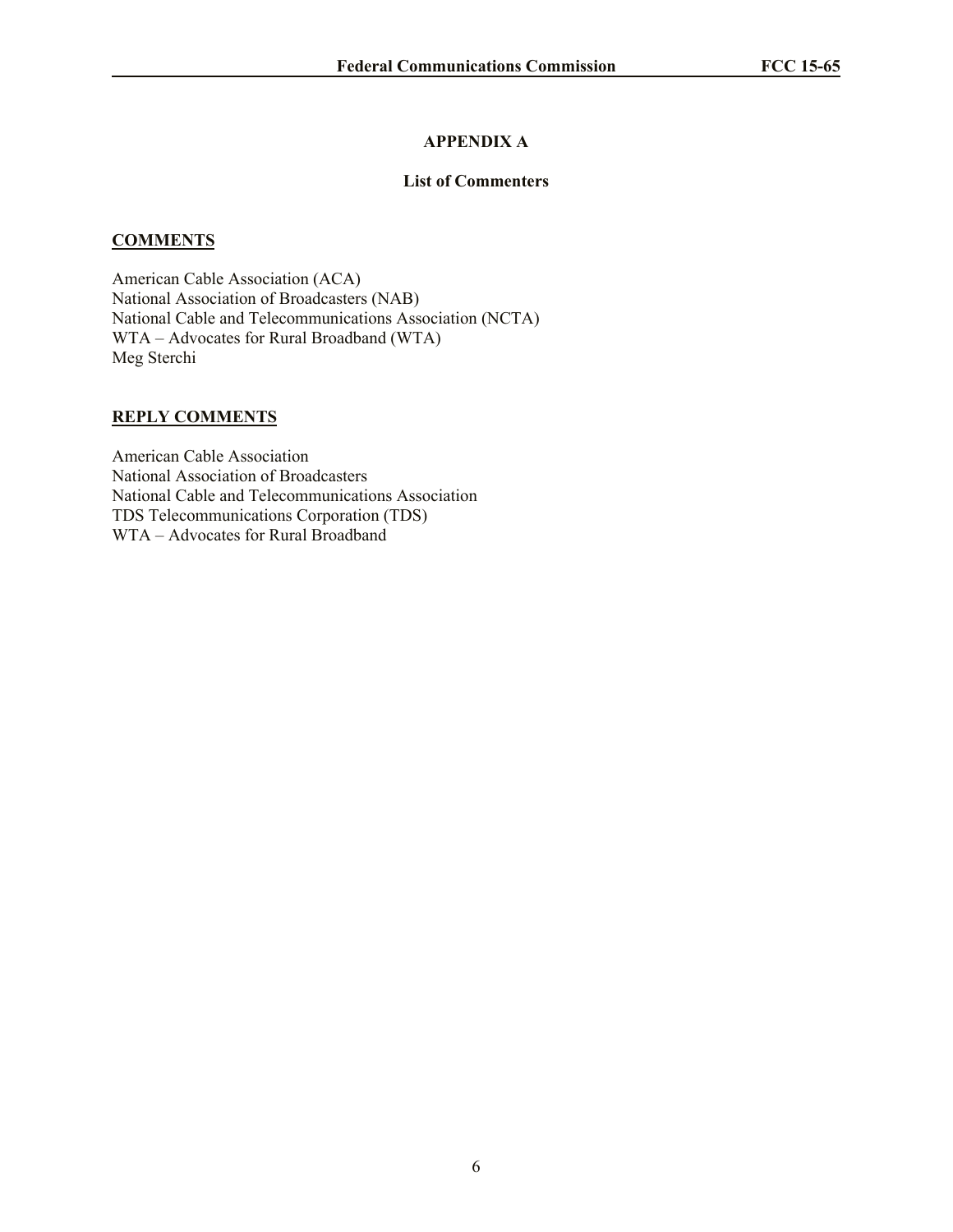# **APPENDIX B**

## **Final Regulatory Flexibility Act Analysis**

1. As required by the Regulatory Flexibility Act of 1980, as amended ("RFA")<sup>1</sup> an Initial Regulatory Flexibility Act Analysis ("IRFA") was incorporated in the *Fifth Further Notice* in this proceeding.<sup>2</sup> The Commission sought written public comment on the proposals in the *Fifth Further Notice*, including comment on the IRFA. The Commission received no comments on the IRFA. This Final Regulatory Flexibility Act Analysis ("FRFA") conforms to the RFA.<sup>3</sup>

## **A. Need for, and Objectives of, the** *Sixth Report and Order*

2. This proceeding stems from a Petition for Rulemaking filed by the American Cable Association in January 2015 principally requesting that the Commission extend the exemption from the requirement to carry high definition ("HD") broadcast signals under the "material degradation" provisions of the Communications Act of 1934, as amended, that it granted to certain small cable systems in the 2012 *Fifth Report and Order* ("HD carriage exemption"). The HD carriage exemption will expire on June 12, 2015 without action by the Commission.

3. In the accompanying *Sixth Report and Order,* the Commission adopts a proposal filed jointly by the American Cable Association ("ACA") and the National Association of Broadcasters ("NAB") that modifies and extends the HD carriage exemption.The joint proposal reflects a compromise between ACA and NAB on issues concerning, among other things, the appropriate scope and duration of the HD carriage exemption. The *Sixth Report and Order* concludes that the joint proposal strikes a reasonable balance between the interests of broadcast stations in having their HD signals transmitted without material degradation and the interests of small cable operators in upgrading their systems to provide HD broadcast signals in a manner that is cost efficient.

4. In particular, the *Sixth Report and Order* adopts the following provisions that are set forth in the joint proposal:

- HD Carriage Exemption Eligibility after June 12, 2015: A small cable system not offering any programming in HD is exempt from the HD carriage requirement. Beginning December 12, 2016, a system utilizing the HD carriage exemption shall no longer be eligible to use it once the system offers any programming in HD.
- Notice: Beginning December 12, 2016, at the time a small cable system utilizing the HD carriage exemption offers any programming in HD, the system must give notice that it is offering HD programming to all broadcast stations in its market that are carried on its system.
- Transition for Some Systems: A cable system utilizing the HD carriage exemption on June 12, 2015 that does not qualify for the HD carriage exemption on or after June 13, 2015 must come into compliance by December 12, 2016. A cable system that becomes ineligible for the HD carriage exemption after December 12, 2016 would be expected to come into compliance promptly.
- Revisions to Definition of "Small" Cable System: "Small" cable systems eligible for the HD carriage exemption would be redefined as those: (i) serving 1,500 (rather than 2,500)

 $\overline{a}$ 

<sup>&</sup>lt;sup>1</sup> See 5 U.S.C. § 603. The RFA, see 5 U.S.C. §§ 601-612, has been amended by the Small Business Regulatory Enforcement Fairness Act of 1996 ("SBREFA"), Pub. L. No. 104-121, Title II, 110 Stat. 847 (1996). The SBREFA was enacted as Title II of the Contract With America Advancement Act of 1996 ("CWAAA").

<sup>2</sup> *See Fifth Further Notice,* Appendix.

<sup>3</sup> *See* 5 U.S.C. § 604.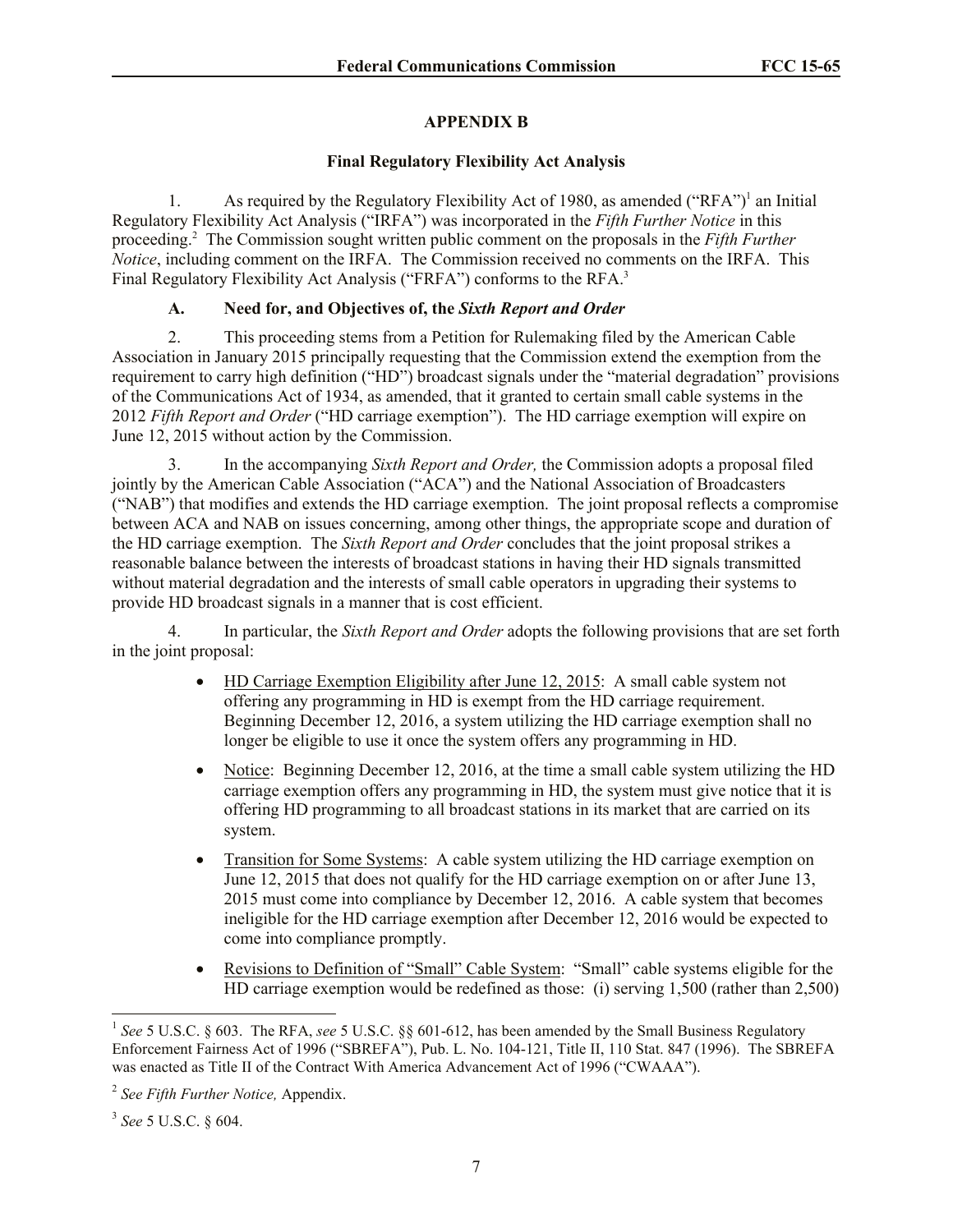or fewer subscribers, and not affiliated with a cable operator serving more than 2 percent (rather than 10 percent) of all MVPD subscribers, or (ii) having an activated channel capacity of 552 MHz or less.

#### **B. Summary of Significant Issues Raised by Public Comments in Response to the IRFA**

5. The Commission did not receive any comments in response to the IRFA.

## **C. Description and Estimate of the Number of Small Entities to Which the Rules Will Apply**

6. The RFA directs the Commission to provide a description of and, where feasible, an estimate of the number of small entities that will be affected by the proposed actions if adopted.<sup>4</sup> The RFA generally defines the term "small entity" as having the same meaning as the terms "small business," "small organization," and "small governmental jurisdiction."<sup>5</sup> In addition, the term "small business" has the same meaning as the term "small business concern" under the Small Business Act.<sup>6</sup> A "small business concern" is one which: (1) is independently owned and operated; (2) is not dominant in its field of operation; and (3) satisfies any additional criteria established by the Small Business Administration (SBA).<sup>7</sup> The action taken in the accompanying *Sixth Report and Order* will affect small cable system operators and small television broadcast stations. A description of these small entities, as well as an estimate of the number of such small entities, is provided below.

7. *Cable Companies and Systems.* The Commission has developed its own small business size standards for the purpose of cable rate regulation. Under the Commission's rules, a "small cable company" is one serving  $400,000$  or fewer subscribers nationwide.<sup>8</sup> Industry data indicate that there are currently 660 cable operators.<sup>9</sup> Of this total, all but ten cable operators nationwide are small under this size standard.<sup>10</sup> In addition, under the Commission's rate regulation rules, a "small system" is a cable system serving 15,000 or fewer subscribers.<sup>11</sup> Current Commission records show 4,629 cable systems

 $5$  5 U.S.C. § 601(b).

 $\overline{a}$ 

 $^7$  15 U.S.C. § 632.

<sup>9</sup> NCTA, Industry Data, Number of Cable Operators and Systems, http://www.ncta.com/Statistics.aspx (visited October 13, 2014). Depending upon the number of homes and the size of the geographic area served, cable operators use one or more cable systems to provide video service. *See Annual Assessment of the Status of Competition in the Market for Delivery of Video Programming,* MB Docket No. 12-203, Fifteenth Report, 28 FCC Rcd 10496, 10505-6, ¶ 24 (2013) ("*15th Annual Competition Report*"*)*.

<sup>10</sup> *See* SNL Kagan, "Top Cable MSOs – 12/12 Q"; available at http://www.snl.com/InteractiveX/TopCableMSOs.aspx?period=2012Q4&sortcol=subscribersbasic&sortorder=desc.

 $11$  47 C.F.R. § 76.901(c).

 $4\,$  5 U.S.C. § 603(b)(3).

 $6$  5 U.S.C. § 601(3) (incorporating by reference the definition of "small-business concern" in the Small Business Act, 15 U.S.C.  $\S 632$ ). Pursuant to 5 U.S.C.  $\S 601(3)$ , the statutory definition of a small business applies "unless an agency, after consultation with the Office of Advocacy of the Small Business Administration and after opportunity for public comment, establishes one or more definitions of such term which are appropriate to the activities of the agency and publishes such definition(s) in the Federal Register."

 $8$  47 C.F.R. § 76.901(e). The Commission determined that this size standard equates approximately to a size standard of \$100 million or less in annual revenues. *Implementation of Sections of the Cable Television Consumer Protection And Competition Act of 1992: Rate Regulation,* MM Docket No. 92-266, MM Docket No. 93-215*,* Sixth Report and Order and Eleventh Order on Reconsideration, 10 FCC Rcd 7393, 7408, ¶ 28 (1995).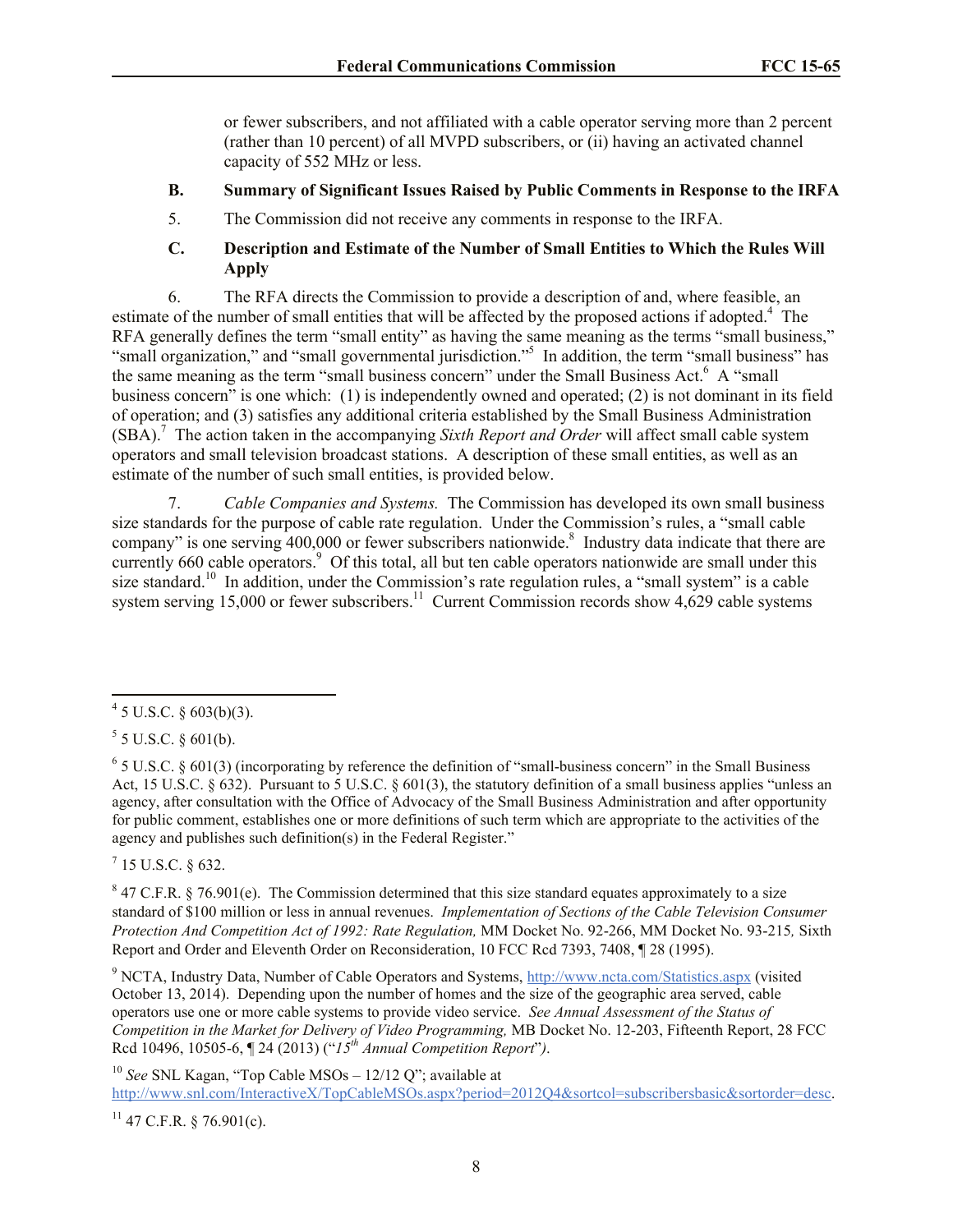nationwide.<sup>12</sup> Of this total, 4,057 cable systems have less than 20,000 subscribers, and 572 systems have 20,000 or more subscribers, based on the same records. Thus, under this standard, we estimate that most cable systems are small entities.

8. *Cable* System *Operators (Telecom Act Standard)*.The Communications Act of 1934, as amended, also contains a size standard for small cable system operators, which is "a cable operator that, directly or through an affiliate, serves in the aggregate fewer than 1 percent of all subscribers in the United States and is not affiliated with any entity or entities whose gross annual revenues in the aggregate exceed \$250,000,000."<sup>13</sup> There are approximately 54 million cable video subscribers in the United States today.<sup>14</sup> Accordingly, an operator serving fewer than 540,000 subscribers shall be deemed a small operator if its annual revenues, when combined with the total annual revenues of all its affiliates, do not  $\frac{15}{250}$  million in the aggregate.<sup>15</sup> Based on available data, we find that all but ten incumbent cable operators are small entities under this size standard.<sup>16</sup> We note that the Commission neither requests nor collects information on whether cable system operators are affiliated with entities whose gross annual revenues exceed \$250 million.<sup>17</sup> Although it seems certain that some of these cable system operators are affiliated with entities whose gross annual revenues exceed \$250,000,000, we are unable at this time to estimate with greater precision the number of cable system operators that would qualify as small cable operators under the definition in the Communications Act.

9. *Open Video Systems.* The open video system (OVS) framework was established in 1996, and is one of four statutorily recognized options for the provision of video programming services by local exchange carriers.<sup>18</sup> The OVS framework provides opportunities for the distribution of video programming other than through cable systems. Because OVS operators provide subscription services.<sup>19</sup> OVS falls within the SBA small business size standard covering cable services, which is "Wired Telecommunications Carriers."<sup>20</sup> The SBA has developed a small business size standard for this

<sup>14</sup> *See* NCTA, Industry Data, Cable's Customer Base, http://www.ncta.com/industry-data (visited October 13, 2014).

<sup>15</sup> 47 C.F.R. § 76.901(f); *see FCC Announces New Subscriber Count for the Definition of Small Cable Operator*, Public Notice, 16 FCC Rcd 2225 (Cable Services Bureau 2001).

<sup>16</sup> *See* NCTA, Industry Data, Top 25 Multichannel Video Service Customers (2012), http://www.ncta.com/industrydata (visited Aug. 30, 2013).

<sup>17</sup> The Commission does receive such information on a case-by-case basis if a cable operator appeals a local franchise authority's finding that the operator does not qualify as a small cable operator pursuant to § 76.901(f) of the Commission's rules. *See* 47 C.F.R. § 76.901(f).

<sup>18</sup> 47 U.S.C. § 571(a)(3)-(4); *see Implementation of Section 19 of the 1992 Cable Act and Annual Assessment of the Status of Competition in the Market for the Delivery of Video Programming*, MB Docket No. 06-189, Thirteenth Report, 24 FCC Rcd 542, 606, ¶ 135 (2009) ("*13th Annual Competition Report*").

<sup>19</sup> *See* 47 U.S.C. § 573.

 $\overline{\phantom{a}}$ 

<sup>20</sup> See 13 C.F.R. § 121.201, 2012 NAICS code 517110. This category of Wired Telecommunications Carriers is defined in part as follows: "This industry comprises establishments primarily engaged in operating and/or providing access to transmission facilities and infrastructure that they own and/or lease for the transmission of voice, data, text, sound, and video using wired telecommunications networks. Transmission facilities may be based on a single technology or a combination of technologies. Establishments in this industry use the wired telecommunications network facilities that they operate to provide a variety of services, such as wired telephony services, including VoIP services; wired (cable) audio and video programming distribution; and wired broadband Internet services." U.S. Census Bureau, 2012 NAICS Definitions, "517110 Wired Telecommunications Carriers," at http://www.census.gov/cgi-bin/sssd/naics/naicsrch.

 $12$  The number of active, registered cable systems comes from the Commission's Cable Operations and Licensing System (COALS) database on October 10, 2014. A cable system is a physical system integrated to a principal headend.

<sup>13</sup> 47 U.S.C. § 543(m)(2); *see* 47 C.F.R. § 76.901(f) & nn. 1-3.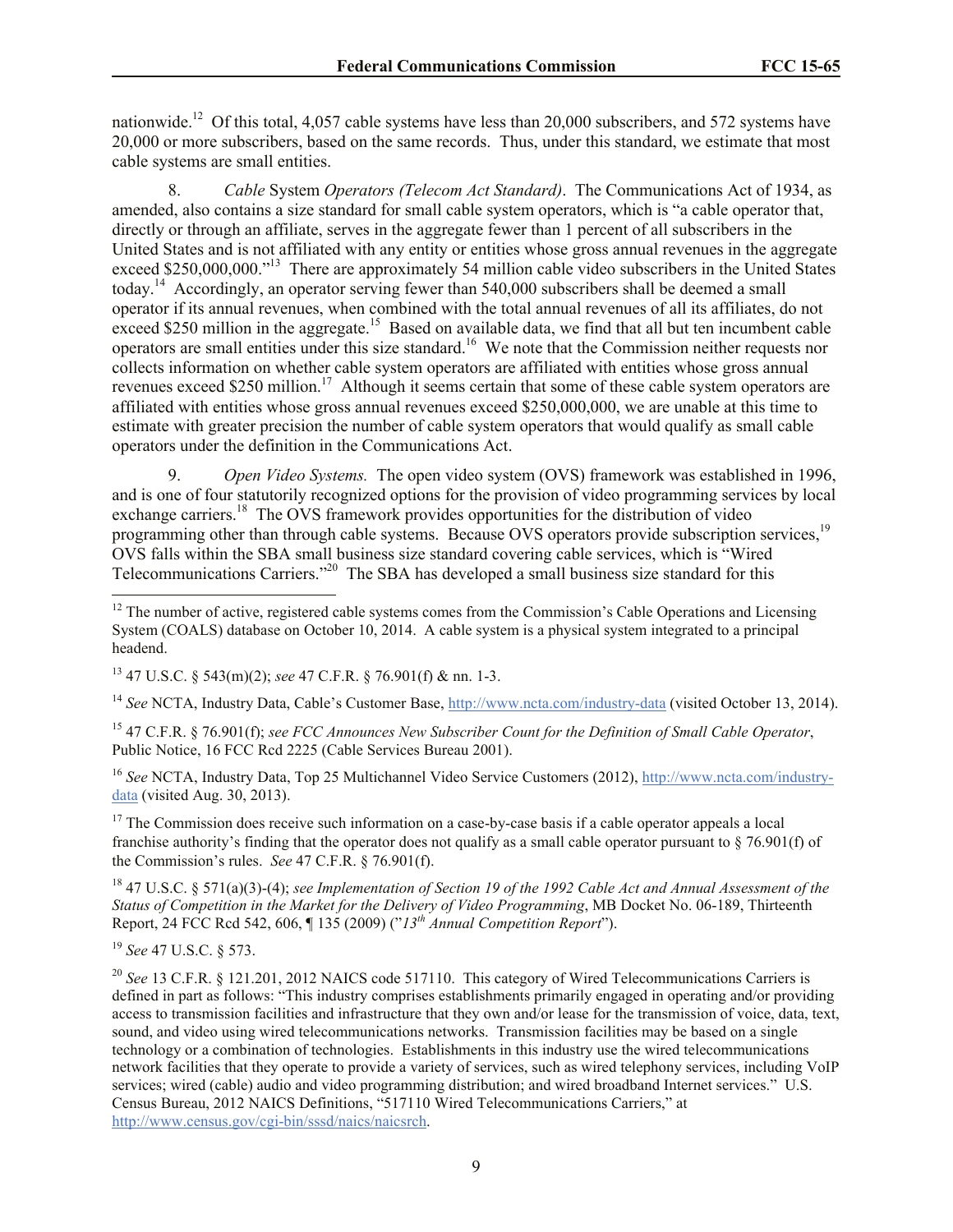category, which is: all such businesses having  $1,500$  or fewer employees.<sup>21</sup> Census data for 2007 shows that there were 3,188 firms that operated for that entire year.<sup>22</sup> Of this total, 2,940 firms had fewer than 100 employees, and 248 firms had 100 or more employees.<sup>23</sup> Therefore, under this size standard, we estimate that the majority of these businesses can be considered small entities.

10. *Television Broadcasting*. This economic Census category "comprises establishments primarily engaged in broadcasting images together with sound."<sup>24</sup> The SBA has created the following small business size standard for such businesses: those having \$38.5 million or less in annual receipts.<sup>25</sup> The 2007 U.S. Census indicates that 808 firms in this category operated in that year. Of that number, 709 had annual receipts of \$25,000,000 or less, and 99 had annual receipts of more than \$25,000,000.<sup>26</sup> Because the Census has no additional classifications that could serve as a basis for determining the number of stations whose receipts exceeded \$38.5 million in that year, we conclude that the majority of television broadcast stations were small under the applicable SBA size standard.

11. Apart from the U.S. Census, the Commission has estimated the number of licensed commercial television stations to be  $1,387$  stations.<sup>27</sup> Of this total, 1,221 stations (or about 88 percent) had revenues of \$38.5 million or less, according to Commission staff review of the BIA Kelsey Inc. Media Access Pro Television Database (BIA) on July 2, 2014. In addition, the Commission has estimated the number of licensed noncommercial educational (NCE) television stations to be  $395.<sup>28</sup>$  NCE stations are non-profit, and therefore considered to be small entities.<sup>29</sup> Based on these data, we estimate that the majority of television broadcast stations are small entities.

12. We note, however, that in assessing whether a business concern qualifies as "small" under the above definition, business (control) affiliations<sup>30</sup> must be included. Because we do not include or aggregate revenues from affiliated companies in determining whether an entity meets the revenue threshold noted above, our estimate of the number of small entities affected is likely overstated. In addition, we note that one element of the definition of "small business" is that an entity not be dominant in its field of operation. We are unable at this time to define or quantify the criteria that would establish whether a specific television broadcast station is dominant in its field of operation. Accordingly, our

<sup>23</sup> *Id*.

 $\overline{a}$ 

<sup>28</sup> *See Broadcast Station Totals*, *supra*.

<sup>29</sup> *See generally* 5 U.S.C. §§ 601(4), (6).

 $21$  13 C.F.R. § 121.201; 2012 NAICS code 517110.

<sup>22</sup> U.S. Census Bureau, 2007 Economic Census. *See* U.S. Census Bureau, American FactFinder, "Information: Subject Series – Estab and Firm Size: Employment Size of Establishments for the United States: 2007 – 2007 Economic Census," NAICS code 517110, Table EC0751SSSZ5; available at

http://factfinder2.census.gov/faces/tableservices/jsf/pages/productview.xhtml?pid=ECN\_2007\_US\_51SSSZ5&prod Type=table.

<sup>24</sup> U.S. Census Bureau, 2012 NAICS Definitions, "515120 Television Broadcasting," at http://www.census.gov./cgibin/sssd/naics/naicsrch.

<sup>25</sup> 13 C.F.R. § 121.201; 2012 NAICS code 515120.

<sup>26</sup> U.S. Census Bureau, Table No. EC0751SSSZ4, *Information: Subject Series – Establishment and Firm Size: Receipts Size of Firms for the United States: 2007* (515120),

http://factfinder2.census.gov/faces/tableservices/jsf/pages/productview.xhtml?pid=ECN\_2007\_US\_51SSSZ4&prod Type=table.

<sup>27</sup> *See Broadcast Station Totals as of June 30, 2014,* Press Release (MB rel. July 9, 2014) (*Broadcast Station Totals)*  at https://apps.fcc.gov/edocs\_public/attachmatch/DOC-328096A1.pdf.

<sup>&</sup>lt;sup>30</sup> "[Business concerns] are affiliates of each other when one concern controls or has the power to control the other or a third party or parties controls or has the power to control both." 13 C.F.R.  $\S$  21.103(a)(1).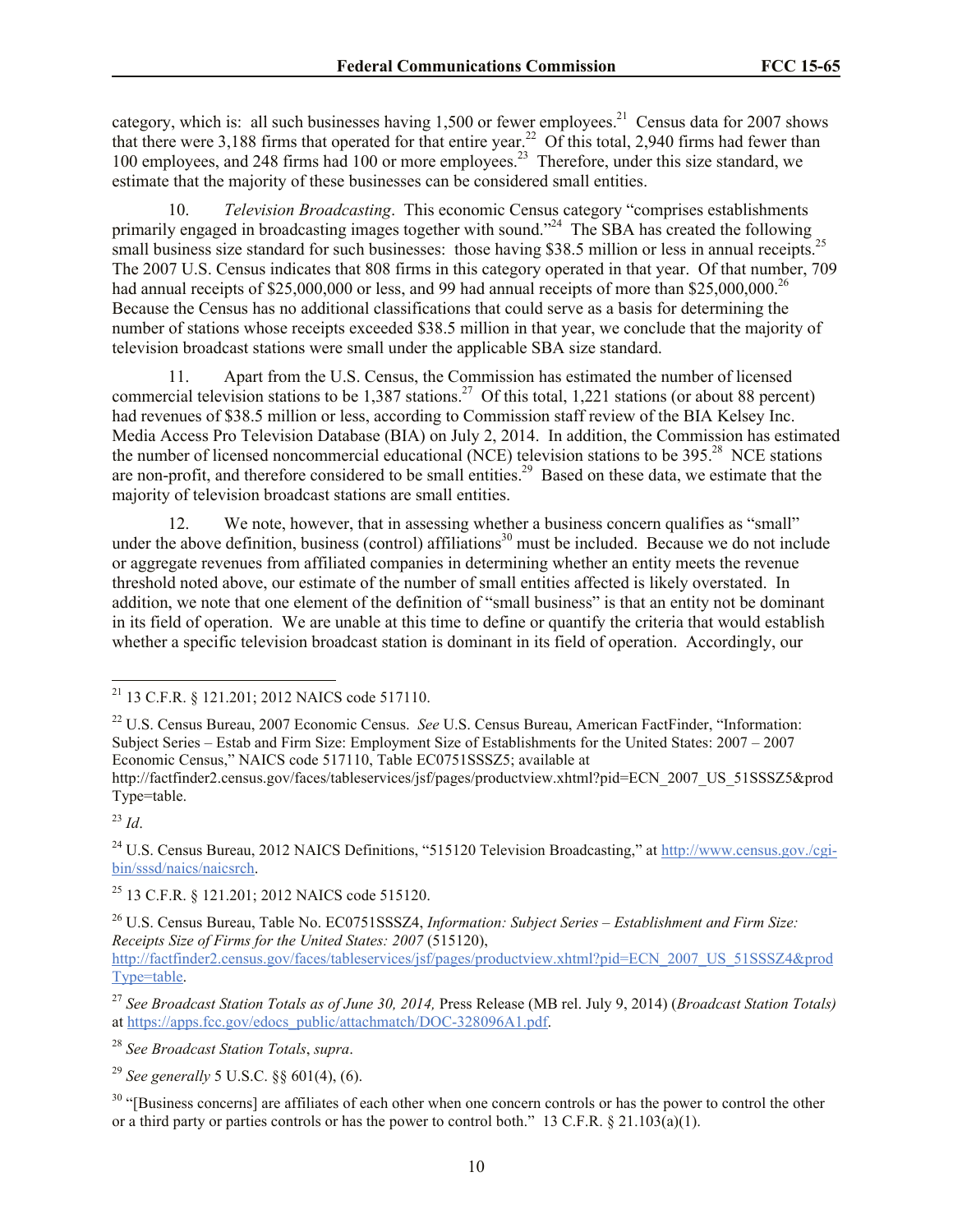estimate of small television stations potentially affected by the proposed rules includes those that could be dominant in their field of operation. For this reason, such estimate likely is over-inclusive.

### **D. Description of Projected Reporting, Record Keeping, and other Compliance Requirements for Small Entities**

13. In this section, we describe the reporting, recordkeeping, and other compliance requirements that the Commission adopts in the *Sixth Report and Order*.

14. *Reporting Requirements*. The *Sixth Report and Order* does not adopt reporting requirements.

15. *Recordkeeping Requirements*. The joint proposal adopted in the *Sixth Report and Order*  requires that, "[b]eginning December 12, 2016, at the time a small cable system utilizing the HD carriage exemption offers any programming in HD, the system must give notice that it is offering HD programming to all broadcast stations in its market that are carried on its system." This requirement obligates certain small cable operators to notify broadcast stations, and thus, to make and keep records of such notification.

16. *Other Compliance Requirements*. The joint proposal adopted in the *Sixth Report and Order*:

- Requires "[a] cable system utilizing the HD carriage exemption on June 12, 2015 that does not qualify for the HD carriage exemption on or after June 13, 2015 [to] come into compliance [with the HD carriage requirement] by December 12, 2016. A cable system that becomes ineligible for the HD carriage exemption after December 12, 2016 would be expected to come into compliance promptly."
- Equires that "[b]eginning December 12, 2016, a system utilizing the HD carriage exemption shall no longer be eligible to use it once the system offers any programming in  $HD.$ "

## **E. Steps Taken to Minimize Significant Economic Impact on Small Entities, and Significant Alternatives Considered**

17. The RFA requires an agency to describe any significant alternatives that it has considered in reaching its proposed approach, which may include the following four alternatives (among others): (1) the establishment of differing compliance or reporting requirements or timetables that take into account the resources available to small entities; (2) the clarification, consolidation, or simplification of compliance or reporting requirements under the rule for small entities; (3) the use of performance, rather than design, standards; and (4) an exemption from coverage of the rule, or any part thereof, for small entities.<sup>31</sup> We seek comment on the applicability of any of these alternatives to affected small entities.

18. The HD carriage exemption, as modified in the *Sixth Report and Order*, provides continued regulatory relief to operators of certain small cable systems, *i.e.,* those that (i) serve 1,500 or fewer subscribers and are not affiliated with a cable operator serving more than two percent of all MVPD subscribers; or (ii) have an activated channel capacity of 552 MHz or less. Although some eligible cable systems will no longer qualify for the exemption as a result of the *Sixth Report and Order*, the joint proposal adopted in the order gives such systems until December 12, 2016 to come into compliance with the HD carriage requirement. We note that the modifications made to the exemption in the *Sixth Report and Order* were an outgrowth of discussions between ACA and NAB and thus reflect the interests of both small cable operators and broadcasters (including small broadcasters), respectively. The HD carriage exemption has a positive economic impact on any cable system operator that takes advantage of the exemption, and imposes no significant burdens on small television stations.

 $\overline{\phantom{a}}$ <sup>31</sup> 5 U.S.C. § 603(c)(1) – (c)(4).